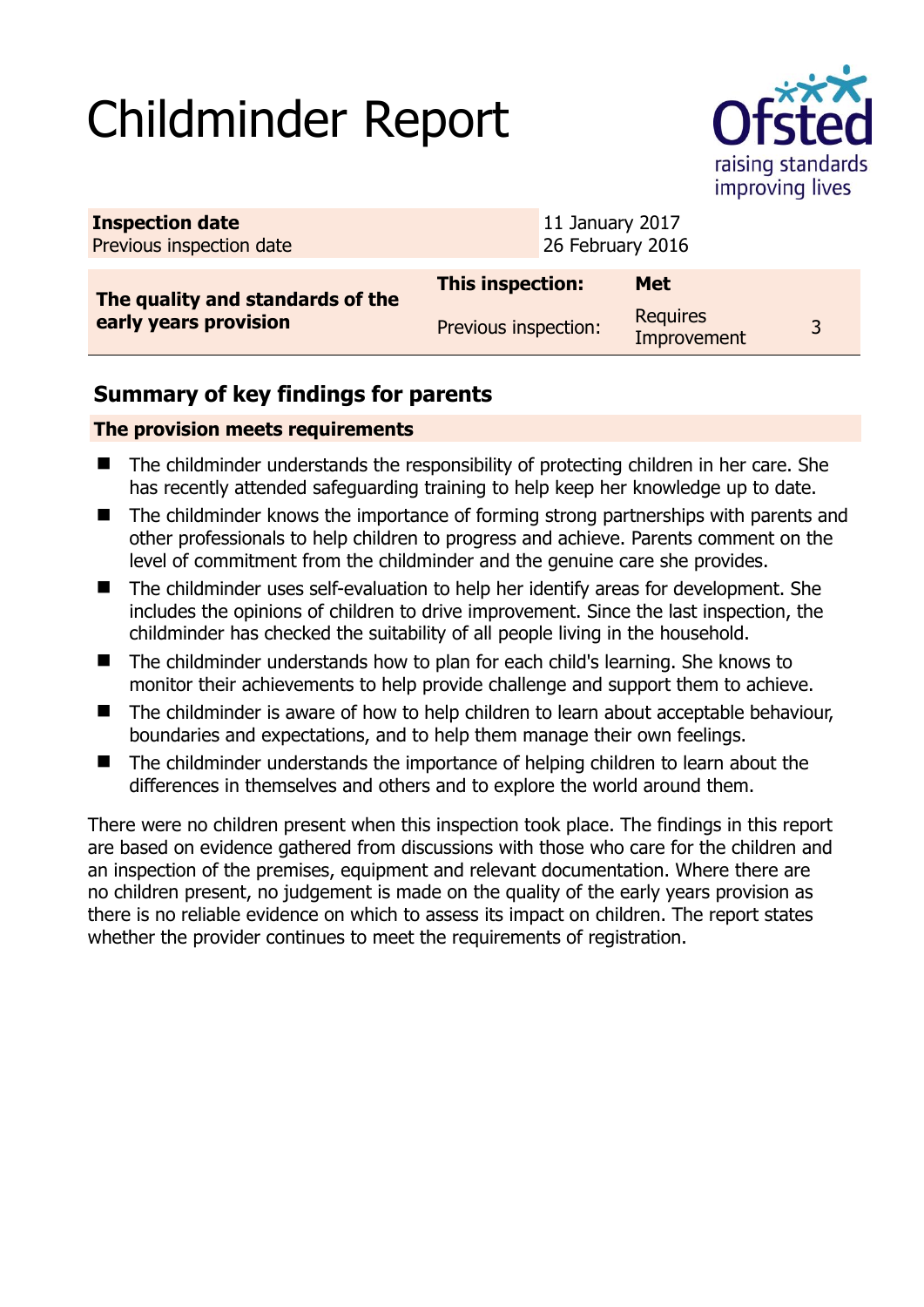#### **Inspection activities**

- The inspector held discussions with the childminder about her knowledge of the requirements of the early years foundation stage.
- The inspector discussed the childminder's process for self-evaluation and her areas identified for improving practice.
- The inspector viewed comments from parents during the inspection process.
- The inspector checked registration and insurance documents, and the childminder's paediatric first aid qualification.
- The inspector looked at and discussed the toys, resources and areas available for childminding.

#### **Inspector**

Gwendolyn Andrews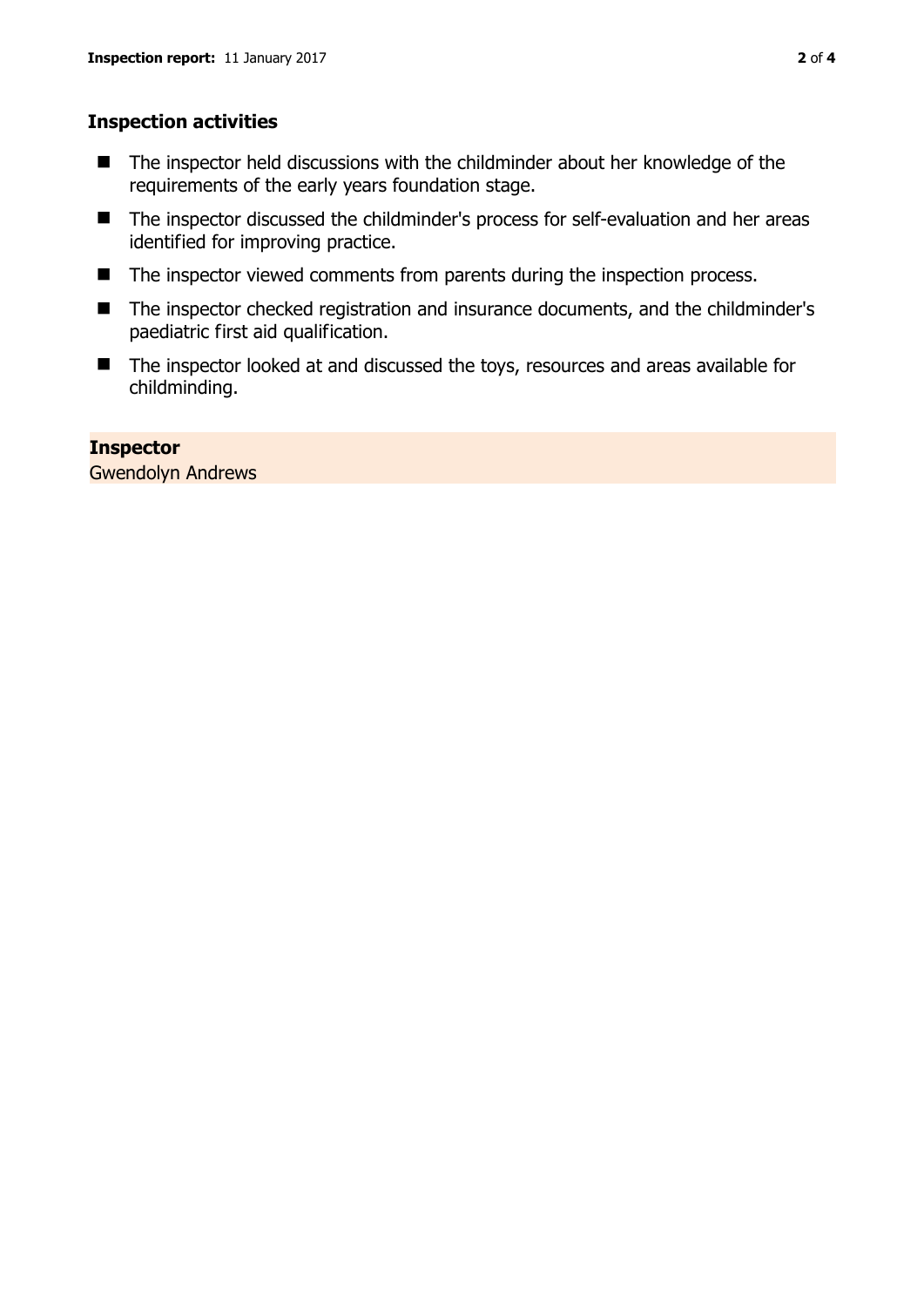## **Setting details**

| Unique reference number       | 139890                                                                               |  |
|-------------------------------|--------------------------------------------------------------------------------------|--|
| <b>Local authority</b>        | Sutton                                                                               |  |
| <b>Inspection number</b>      | 1057528                                                                              |  |
| <b>Type of provision</b>      | Childminder                                                                          |  |
| Day care type                 | Childminder                                                                          |  |
| <b>Registers</b>              | Early Years Register, Compulsory Childcare<br>Register, Voluntary Childcare Register |  |
| <b>Age range of children</b>  | $0 - 8$                                                                              |  |
| <b>Total number of places</b> | 4                                                                                    |  |
| Number of children on roll    | 0                                                                                    |  |
| Name of registered person     |                                                                                      |  |
| Date of previous inspection   | 26 February 2016                                                                     |  |
| <b>Telephone number</b>       |                                                                                      |  |

The childminder registered in 1992. She lives in Sutton, Surrey. The childminder provides care during term time only from 7.30am to 6pm, Monday to Friday. She has a childcare qualification at level 3.

This inspection was carried out by Ofsted under sections 49 and 50 of the Childcare Act 2006 on the quality and standards of provision that is registered on the Early Years Register. The registered person must ensure that this provision complies with the statutory framework for children's learning, development and care, known as the early years foundation stage.

Any complaints about the inspection or the report should be made following the procedures set out in the guidance 'Complaints procedure: raising concerns and making complaints about Ofsted', which is available from Ofsted's website: www.gov.uk/government/organisations/ofsted. If you would like Ofsted to send you a copy of the guidance, please telephone 0300 123 4234, or email enquiries@ofsted.gov.uk.